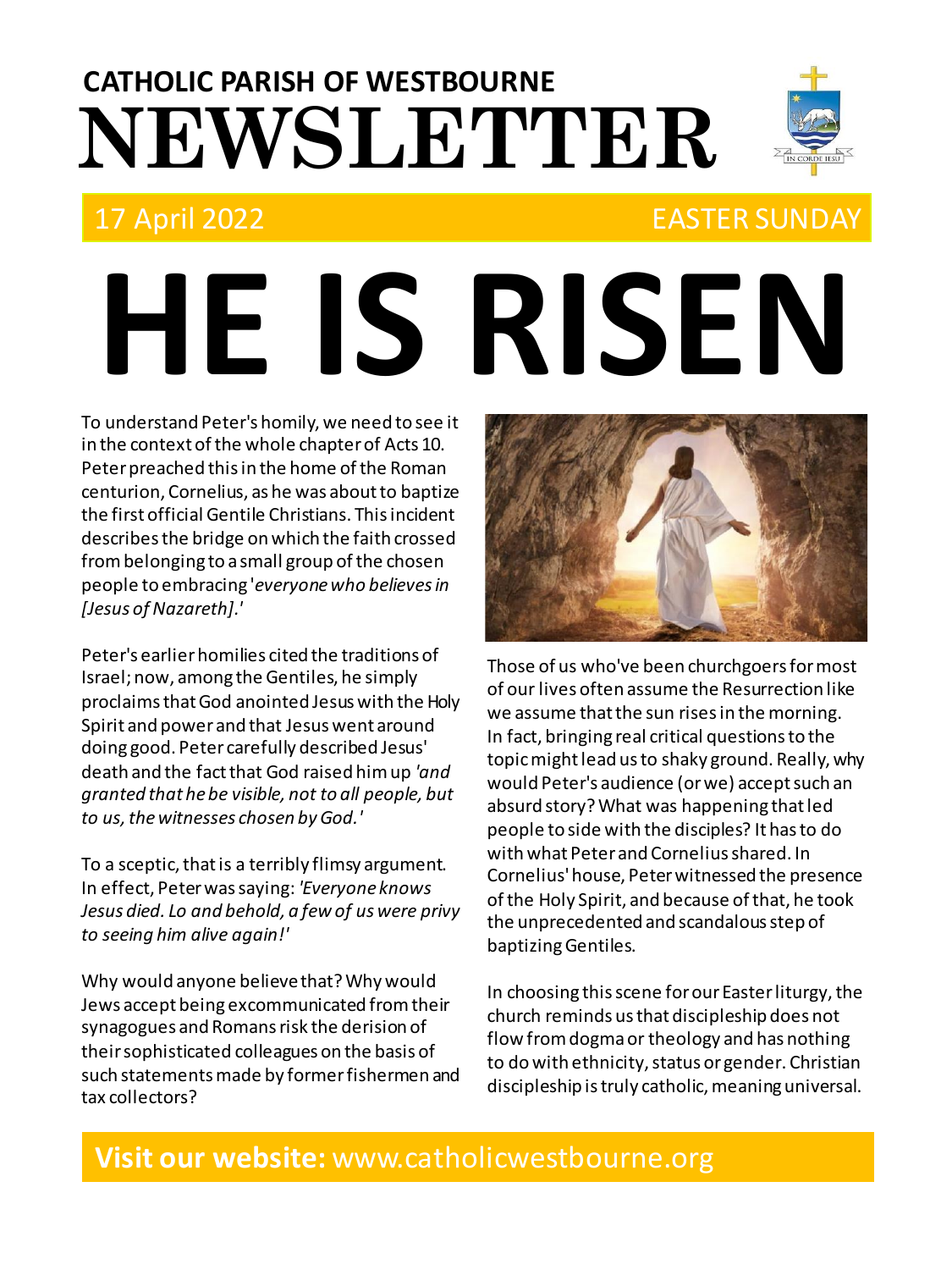## **MASS TIMES**

**Sunday 17 April – EASTER SUNDAY** 9.00am 11.00am

**Tuesday 19 April – EASTER WEEK** NO MASS

**Sunday 11th 9am:** *The Parish* 10.00am **11am** *Tim Mc Cann* **Wednesday 20 April – EASTER WEEK**

**Wednesday 14th** *Repose of the souls of*  **Thursday 21 April – EASTER WEEK** *Bernard Charles and Elsie May Pratt* 10.00am **Saturday 16th** *Rosemarie Schofield RIP*

**Sunday 18th 11am** *The Parish*  **Friday 22 April – EASTER WEEK** 10.30am - *Frederick McShane RIP* 6.00pm - Holy Hour 7.00pm - Mass

**Sunday 24 April – 2ND SUNDAY OF EASTER** 9.00am 11.00am

# **OUR PARISH**

**OUR LADY IMMACULATE CHURCH SEAMOOR ROAD, WESTBOURNE, BOURNEMOUTH, BH4 9AE**

**Parish Priest:** Fr Leslie Adams **Telephone:**01202 764027 **Email:** ladams@portsmouthdiocese.org.uk *(Baptism, Marriages, Sick Visits, Funerals and Confessions)*

**Parish Office** *(Wed 9.00am - 12.00pm)* **Parish Administrator – Suzanne Quinn** General enquires andhall bookings **Telephone:**01202 760640 **Email:** oliadmin@portsmouthdiocese.org.uk

**Safeguarding Officer:**Matthew French **Email:** mail@matthewfrench.net

# **SUNDAY MASS READINGS**

#### **Entrance Antiphon - Cf. Ps 138: 18, 5-6**

I have risen, and I am with you still, alleluia. You have laid your hand upon me, alleluia. Too wonderful for me, this knowledge, alleluia, alleluia.

#### **Gospel Acclamation**- **1Cor5:7-8**

Alleluia, alleluia! Christ, our passover, has been sacrificed: let us celebrate the feast then, in the Lord. Alleluia!

#### **Communion Antiphon** - **1 Cor 5: 7-8**

Christ our Passover has been sacrificed, alleluia; therefore let us keep the feast with the unleavened bread of purity and truth, alleluia, alleluia.

#### **PRAYER FOR PEACE IN RUSSIA AND UKRAINE**

Loving God, we pray for the people of Ukraine and Russia, for all those suffering or afraid, that you will be close to them and protect them. We pray for world leaders, for compassion, strength and wisdom to guide their choices. We pray for the world, that in this moment of crisis, we may reach out in solidarity to our brothers and sisters in need. May we walk in your ways so that peace and justice become a reality for the people of Ukraine, Russia and for all the world. Amen.

**UKRAINE:** The Diocese, through Caritas, is working to keep parishioners informed as to the current situation while we wait for the UK Government to clarify the role that faith organisations and other charities will play in the formal response to refugees entering the UK.

Please look at the Caritas website for the latest news and updates on the crisis. https://caritasportsmouth.org.uk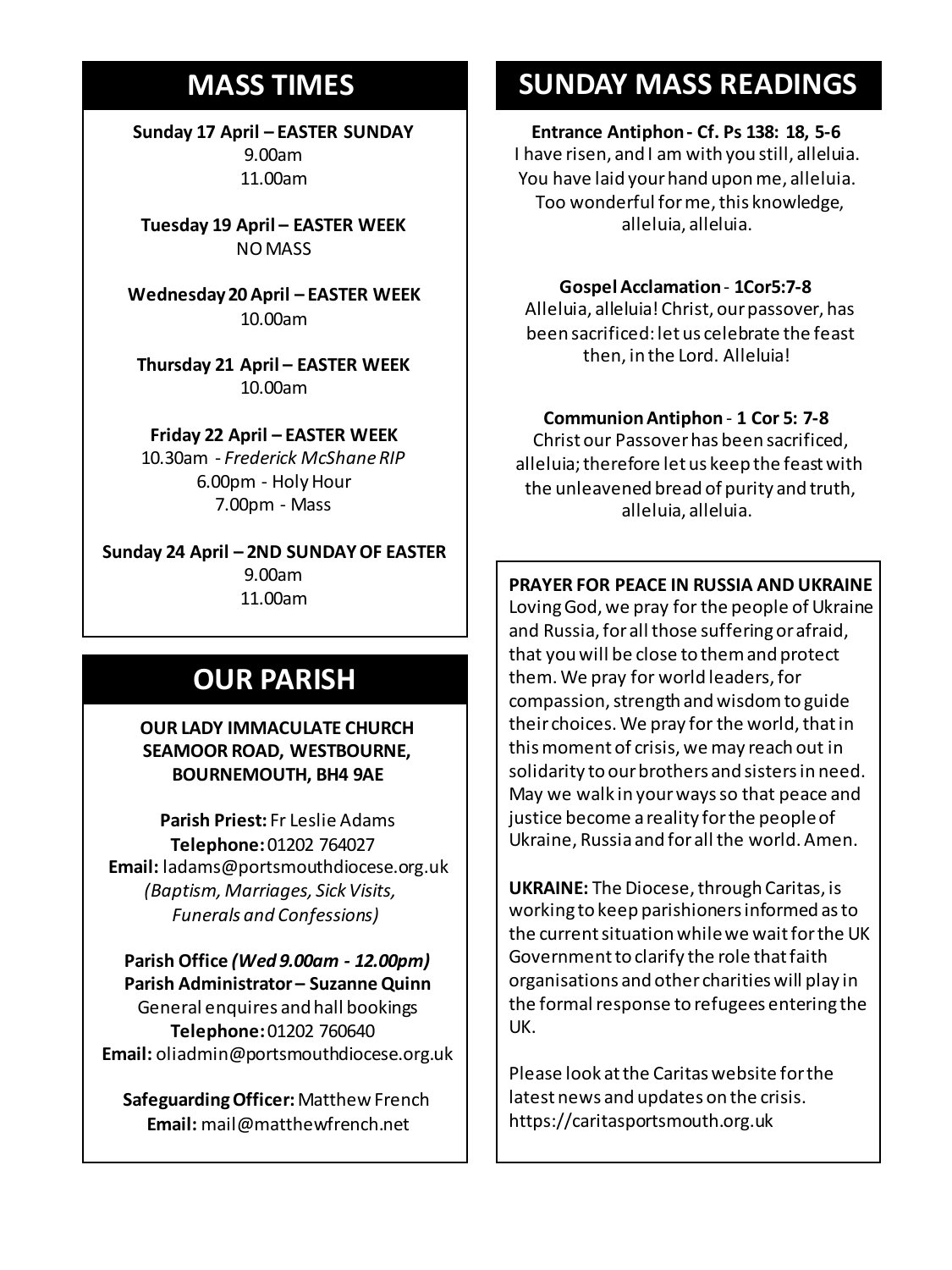# **PARISH NEWS**

**A MESSAGE FROM FATHER LESLIE:** I'd like to thank everybody who has helped us prepare for our Easter celebration. Musicians, florists, readers, ministers, everybody! Yourwitness to the faith is a credit to our parish. I am truly grateful. A happy and holy Easter to you all. God bless.

**EASTER DAY COLLECTION:** The Easter collection supports our parish priest directly, in grateful thanks for his dedication, service and witness throughout the year. If you would like to give a gift to support Father Leslie in his mission and ministry this Easter, please visit this website: https://bit.ly/3JqFeUO

**YOU ARE INVITED:** We have been invited to the Westbourne Rotary Club Queen's Jubilee street party to be held in Lansdseer Road, Westbourne from 1.00pm to 5.00pm on Sunday 5 June. As numbers are restricted, please speak to Suzanne in the office if you'd like to attend.

**CAFOD:** We are pleased to announce that the recent CAFOD collection raised £1803.02. Thank you for your continued support.

**KEEPING SAFE:** The increase in Covid rates locally indicates that it is wise to continue to sanitise hands and wear face coverings, if possible, at Mass. Please refrain from attending church if you are unwell.



**PORTSMOUTH DIOCESAN PILGRIMAGE TO** 

**LOURDES:** Bishop Philip Egan will be leading the annual pilgrimage to Lourdes and invites you to join him. It will take place from 18 - 22 July 2022. www.portsmouthdiocese.org.uk/lourdes or email lourdes@portsmouthdiocese.org.uk or phone 07780 221686

**UNIVERSE CATHOLIC WEEKLY:** Try this online newspaper for free for four weeks. Contact Michelle on 0743 661 7650 or email her at: michelle.jones@universecatholicweekly.co.uk

#### **SECOND COLLECTION ON GOOD FRIDAY:**

Thank you forsupporting the Holy Places with your generous donations.

**FREDERICK McSHANE RIP:** Friday 22nd April at 10.30am with his committal at Bournemouth Crematorium at 12.15pm. May he rest in peace.

# **OFFERTORY COLLECTION**

You can donate directly into the bank account:

> **PRCDTR Bournemouth Our Lady Immaculate**

**Sort code:** 309304 **Account:** 00875075

**Thank you for your continued support.**

# **PRAYERS PLEASE**

**Please remember all the sick and housebound of our parish especially:**

Teresa Wraith, Win Sheridan, Kathleen Wood, Phillip Rockford, Germain McAulay, Geoffrey Dixon, Joe Bonnici, Marjorie Lee